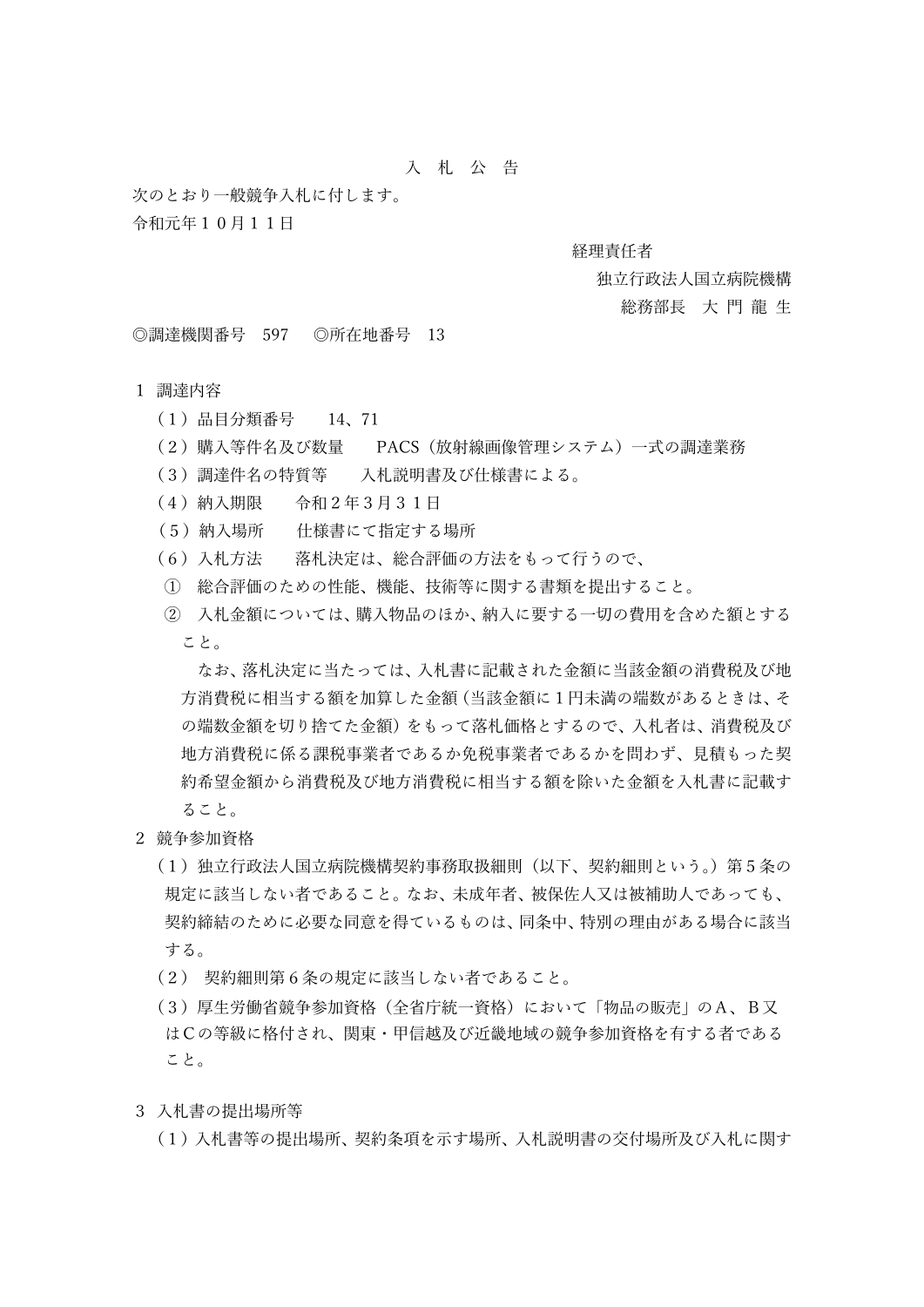る照会先

〒152-8621 東京都目黒区東が丘2-5-21

独立行政法人国立病院機構本部 情報システム統括部 IT 整備係 電話 03-5712-5130 (2) 入札説明書の交付方法 (1) の場所にて交付する。

- (3) 入札説明会の日時及び場所 令和元年11月1日 (金) 13時 30 分 31 会議室
- (4) 入札書等の受領期限 令和元年 12 月 2 日 (月) 10 時 30 分
- (5) 開札の日時及び場所 令和元年 12 月 3 日 (火) 13 時 30 分 31 会議室
- 4 その他
	- (1) 契約手続において使用する言語及び通貨 日本語及び日本国通貨
	- (2)⼊札保証⾦及び契約保証⾦ 免除
	- (3)入札者に要求される事項 この一般競争に参加を希望する者は、封印した入札書に 本公告に示した物品を納入できることを証明する書類を添付して入札書の受領期限ま でに提出しなければならない。入札者は、開札日の前日までの間において、経理責任者 から当該書類に関し説明を求められた場合は、それに応じなければならない。
	- (4) 入札の無効 本公告に示した競争参加資格のない者の提出した入札書、入札者に求 められる義務を履行しなかった者の提出した入札書は無効とする。
	- (5)契約書作成の要否 要
	- (6) 落札者の決定方法 本公告に示した物品を納入できると経理責任者が判断した資 料を添付して入札書を提出した入札者であって、契約細則第 21 条の規定に基づいて作 成された予定価格の制限の範囲内である入札金額を提出した参加者の中から、入札説 明書で定める総合評価の⽅法をもって落札者を決定する。
	- (7)詳細は⼊札説明書による。
- 5 Summary
	- $(1)$  Official in charge of disbursement of the procuring entity : Tatsuo Daimon, Director, Department of General Affairs, National Hospital Organization Headquarters
	- (2)Classification of the products to be procured : 14,71
	- (3) Nature and quantity of the services to be required : Radiation image management system 1 set
	- (4) Delivery period : March 31, 2020
	- $(5)$  Delivery place : as in the specification documentation
	- $(6)$  Qualification for participating in the tendering procedures : Suppliers eligible for participating in the proposed tender are those who shall :
	- ① not come under Article 5 of the Regulation concerning Contract for National Hospital Organization (NHO). Furthermore, minors, Person under Conservatorship or Person under Assistance that obtained the consent necessary for concluding a contract may be applicable under cases of special reasons within the said clause ;